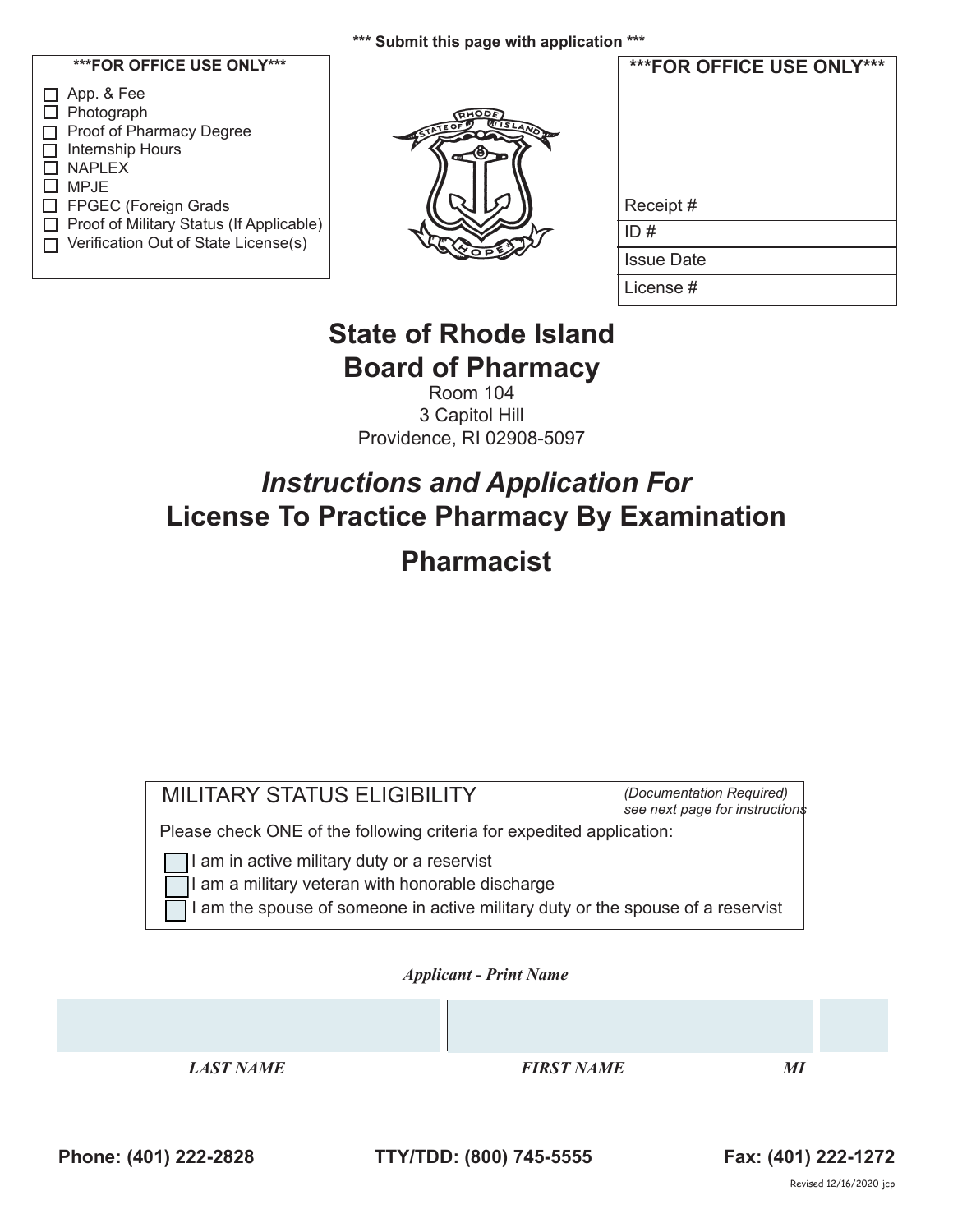| <b>LICENSURE REQUIREMENTS</b>                                                                                                                                                                                                                                                                                                                                                                                                                                                                                                                                                                                                                                                        |
|--------------------------------------------------------------------------------------------------------------------------------------------------------------------------------------------------------------------------------------------------------------------------------------------------------------------------------------------------------------------------------------------------------------------------------------------------------------------------------------------------------------------------------------------------------------------------------------------------------------------------------------------------------------------------------------|
| Completed Application with Cover Page - Applications are valid for 1 year from the day they are received at<br>RIDOH. If you are not licensed within the year you must submit a new application. The license expires annually<br>on June 30th. Licenses issued prior to April 21st will be required to renew by July of the same year. You may not<br>practice until your license is issued.                                                                                                                                                                                                                                                                                         |
| Check or money order (preferred), made payable (in U.S. funds only) to the RI General Treasurer in the amount of<br>\$280.00 and attached to the upper left-hand corner of the first (Top) page of the application. THIS APPLICATION<br>FEE IS NONREFUNDABLE.                                                                                                                                                                                                                                                                                                                                                                                                                        |
| Attach a 2 x 2 passport size photograph taken within the past year to the photograph section of this application.                                                                                                                                                                                                                                                                                                                                                                                                                                                                                                                                                                    |
| Official transcript from a college of pharmacy, located within the United States and is accredited by the American<br>Council on Pharmaceutical Education. Transcript must include date of graduation, degree conferred and<br>experiential hours accrued. Transcript must be sent directly from the college to the Board. See below if you are a<br>graduate from a college of pharmacy outside the United States.                                                                                                                                                                                                                                                                  |
| Submit the Preceptor Affidavit of Internship Hours (form included in this application for that purpose. This<br>affidavit verifies completion of 1,500 internship hours of practical experience under the supervision of a licensed<br>pharmacist. Each preceptor under whom internship hours were accrued must complete an affidavit. The form may<br>be duplicated as needed. If you filed internship hours with another state, request that board to forward a Verifica-<br>tion of Internship Hours directly to the Rhode Island Board. You may obtain the mailing address and telephone<br>numbers of all U.S. licensing authorities at the NABP website: https://nabp.pharmacy |
| Passage of both the North American Pharmacist Licensure Examination (NAPLEX) and the Rhode Island Multi-<br>state Pharmacy Jurisprudence Examination (MPJE), examinations which are administered through the National<br>Association of Boards of Pharmacy (NABP). Please visit https://nabp.pharmacy and download the BULLETIN<br>located in the Examination section on the website. The BULLETIN will provide you with all procedures regarding<br>the exami-nation processes. The NABP will electronically report the NAPLEX and MPJE scores to the Board.                                                                                                                        |
| If you have ever been licensed in another state, you must request that license verification(s) be sent directly from<br>each state(s) in which you hold or have held a license. (Interstate Verification Form included in this application can<br>be used for that purpose)                                                                                                                                                                                                                                                                                                                                                                                                          |
| If applying for expedited military status you must include one of the following: Leave Earning Statement (LES),<br>Letter from Command, Copy of Orders or DD-214 showing honorable discharge.                                                                                                                                                                                                                                                                                                                                                                                                                                                                                        |
| <b>Foreign Pharmacy Graduates Licensing Requirements</b>                                                                                                                                                                                                                                                                                                                                                                                                                                                                                                                                                                                                                             |
| Requirements listed above,                                                                                                                                                                                                                                                                                                                                                                                                                                                                                                                                                                                                                                                           |
| Completion of a course of study from a college of pharmacy located outside the United States, which is listed in<br>the World Directory of Schools of Pharmacy, published by the World Health Organization.                                                                                                                                                                                                                                                                                                                                                                                                                                                                          |
| Obtained full certification from the Foreign Pharmacy Graduate Equivalency Commission (FPGEC), adminise-<br>red through the National Association of Boards of Pharmacy (NABP). Only the official FPGEC Certificate will be<br>accepted by the Board, and it is a prerequisite to applying for licensure. Information on the Foreign Pharmacy<br>Graduate Certification Program can be obtained by accessing the Foreign Pharmacy section on its website:<br>https://nabp.pharmacy                                                                                                                                                                                                    |
| <b>Licensure Information</b>                                                                                                                                                                                                                                                                                                                                                                                                                                                                                                                                                                                                                                                         |

Please visit the RIDOH website at **http://www.health.ri.gov/licenses** to Verify your license, download Rules and Regualtions/Laws for your profession, download change of address forms, other licensing forms or obtain our contact information. HEALTH will not, for any reason, accelerate the processing of one applicant at the ex pense of others.

#### **License Certificates**

RIDOH will be providing wallet license cards ONLY on issuance of licenses. If you wish to receive a license certificate, suitable for framing, please check the box below and attach a separate check in the amount of \$30.00 made payable to RI General Treasurer.

I would like to receive a license certificate. I have enclosed a separate check in the amount of \$30.00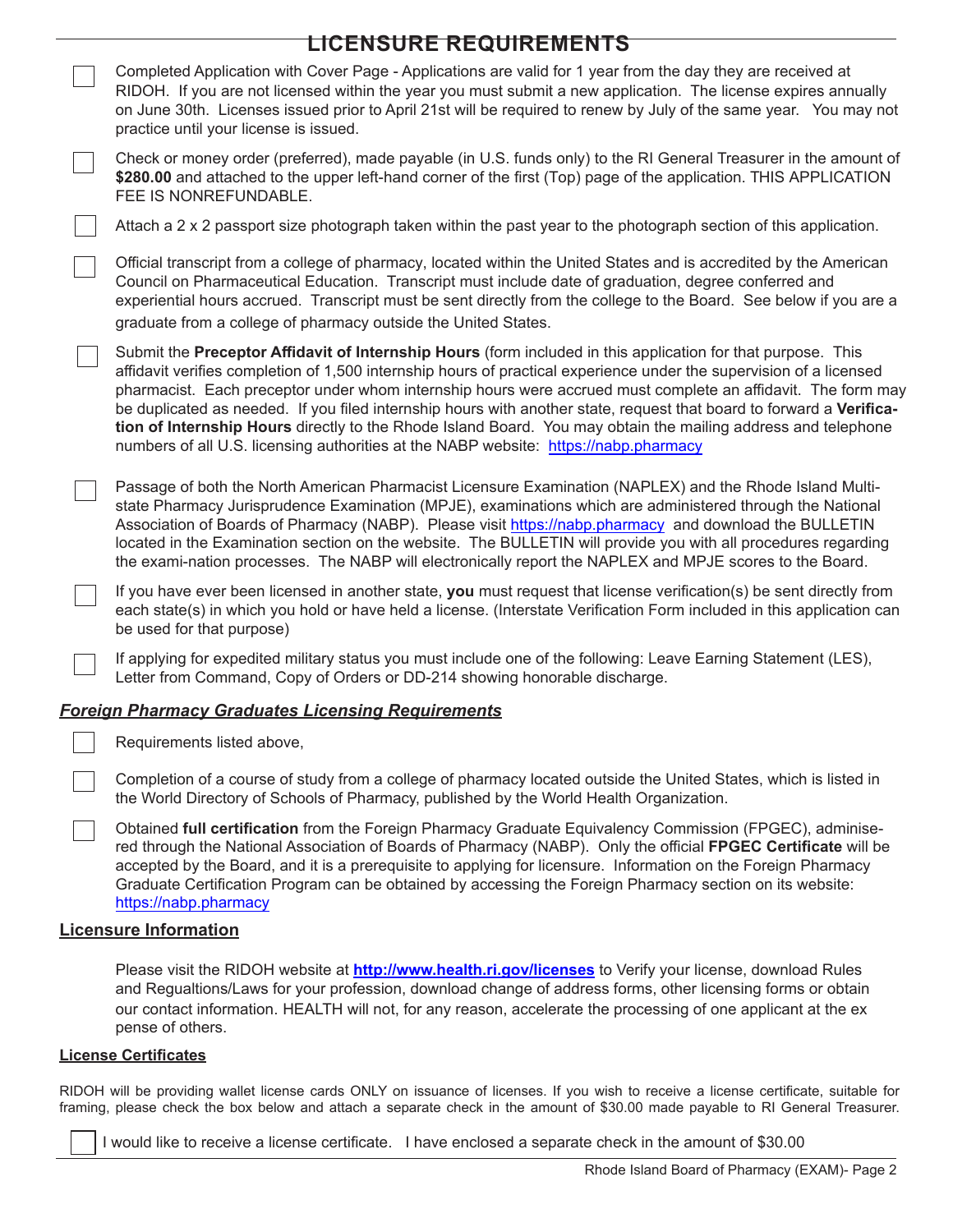

## **State of Rhode Island Board of Pharmacy**

Application for License as a Pharmacist By Examination

*Refer to the Application Instructions when completing these forms. Type or block print only. Do not use felt-tip pens.*

| 1. Name(s)                                              |                                                                                                                                   |                                              |                                                                                                                                                     |
|---------------------------------------------------------|-----------------------------------------------------------------------------------------------------------------------------------|----------------------------------------------|-----------------------------------------------------------------------------------------------------------------------------------------------------|
| This is the name that                                   | Title (i.e., Mr., Mrs., Ms., etc.)                                                                                                |                                              |                                                                                                                                                     |
| will be printed on your<br>License/Permit/Cer-          |                                                                                                                                   |                                              |                                                                                                                                                     |
| tificate and reported<br>to those who inquire           | <b>First Name</b>                                                                                                                 |                                              |                                                                                                                                                     |
| about your License/                                     | Middle Name                                                                                                                       |                                              |                                                                                                                                                     |
| Permit/Certificate. Do<br>not use nicknames, etc.       |                                                                                                                                   |                                              |                                                                                                                                                     |
|                                                         | Surname, (Last Name)                                                                                                              |                                              |                                                                                                                                                     |
|                                                         |                                                                                                                                   |                                              |                                                                                                                                                     |
|                                                         | Suffix (i.e., Jr., Sr., II, III)                                                                                                  |                                              |                                                                                                                                                     |
|                                                         |                                                                                                                                   |                                              |                                                                                                                                                     |
|                                                         | Maiden, if applicable<br>Name(s) under which originally licensed in another state, if different from above (First, Middle, Last). |                                              |                                                                                                                                                     |
|                                                         |                                                                                                                                   |                                              |                                                                                                                                                     |
|                                                         |                                                                                                                                   |                                              | "Pursuant to Title 5, Chapter 76, of the Rhode Island General Laws, as                                                                              |
| 2. Social Security<br><b>Number</b>                     |                                                                                                                                   |                                              | amended, I attest that I have filed all applicable tax returns and paid all                                                                         |
|                                                         | U.S. Social Security Number                                                                                                       |                                              | taxes owed to the State of Rhode Island, and I understand that my Social<br>Security Number (SSN) will be transmitted to the Divison of Taxation to |
|                                                         |                                                                                                                                   | verify that no taxes are owed to the State." |                                                                                                                                                     |
| 3. Gender                                               |                                                                                                                                   |                                              |                                                                                                                                                     |
|                                                         | Male<br>Female                                                                                                                    |                                              |                                                                                                                                                     |
|                                                         |                                                                                                                                   |                                              |                                                                                                                                                     |
| 4. Date of Birth                                        | Day<br>Year<br>Month                                                                                                              |                                              |                                                                                                                                                     |
|                                                         |                                                                                                                                   |                                              |                                                                                                                                                     |
| 5. Home                                                 |                                                                                                                                   |                                              |                                                                                                                                                     |
| <b>Address</b>                                          | 1st Line Address (Apartment/Suite/Room Number, etc.)                                                                              |                                              |                                                                                                                                                     |
| It is your responsibility                               |                                                                                                                                   |                                              |                                                                                                                                                     |
| to notify the board of all<br>address changes.          | Second Line Address (Number and Street)                                                                                           |                                              |                                                                                                                                                     |
|                                                         |                                                                                                                                   |                                              |                                                                                                                                                     |
|                                                         | City                                                                                                                              | State                                        | Zip Code                                                                                                                                            |
|                                                         | Country, If NOT U.S.                                                                                                              |                                              | Postal Code, If NOT U.S.                                                                                                                            |
|                                                         |                                                                                                                                   |                                              |                                                                                                                                                     |
|                                                         | Home Phone                                                                                                                        |                                              | Home Fax                                                                                                                                            |
|                                                         |                                                                                                                                   |                                              |                                                                                                                                                     |
|                                                         | Email Address (Format for email address is Username@domain e.g. applicant@isp.com)                                                |                                              |                                                                                                                                                     |
| <b>6. Business</b>                                      |                                                                                                                                   |                                              |                                                                                                                                                     |
| <b>Address</b>                                          | Name of Business/Work Location                                                                                                    |                                              |                                                                                                                                                     |
| It is your responsibility<br>to notify the board of all |                                                                                                                                   |                                              |                                                                                                                                                     |
| address changes.                                        | 1st Line Address (Department/Suite/Room Number, etc.)                                                                             |                                              |                                                                                                                                                     |
| This address will                                       |                                                                                                                                   |                                              |                                                                                                                                                     |
| appear on the De-                                       | Second Line Address (Number and Street)                                                                                           |                                              |                                                                                                                                                     |
| partment of Health<br>web site.                         | City                                                                                                                              | State                                        |                                                                                                                                                     |
|                                                         |                                                                                                                                   |                                              | Zip Code                                                                                                                                            |
|                                                         | Country, If NOT U.S.                                                                                                              |                                              | Postal Code, If NOT U.S.                                                                                                                            |
|                                                         |                                                                                                                                   |                                              |                                                                                                                                                     |
|                                                         | <b>Business Phone</b>                                                                                                             | Extension                                    | <b>Business Fax</b>                                                                                                                                 |

Rhode Island Board of Pharmacy (EXAM) - Page 3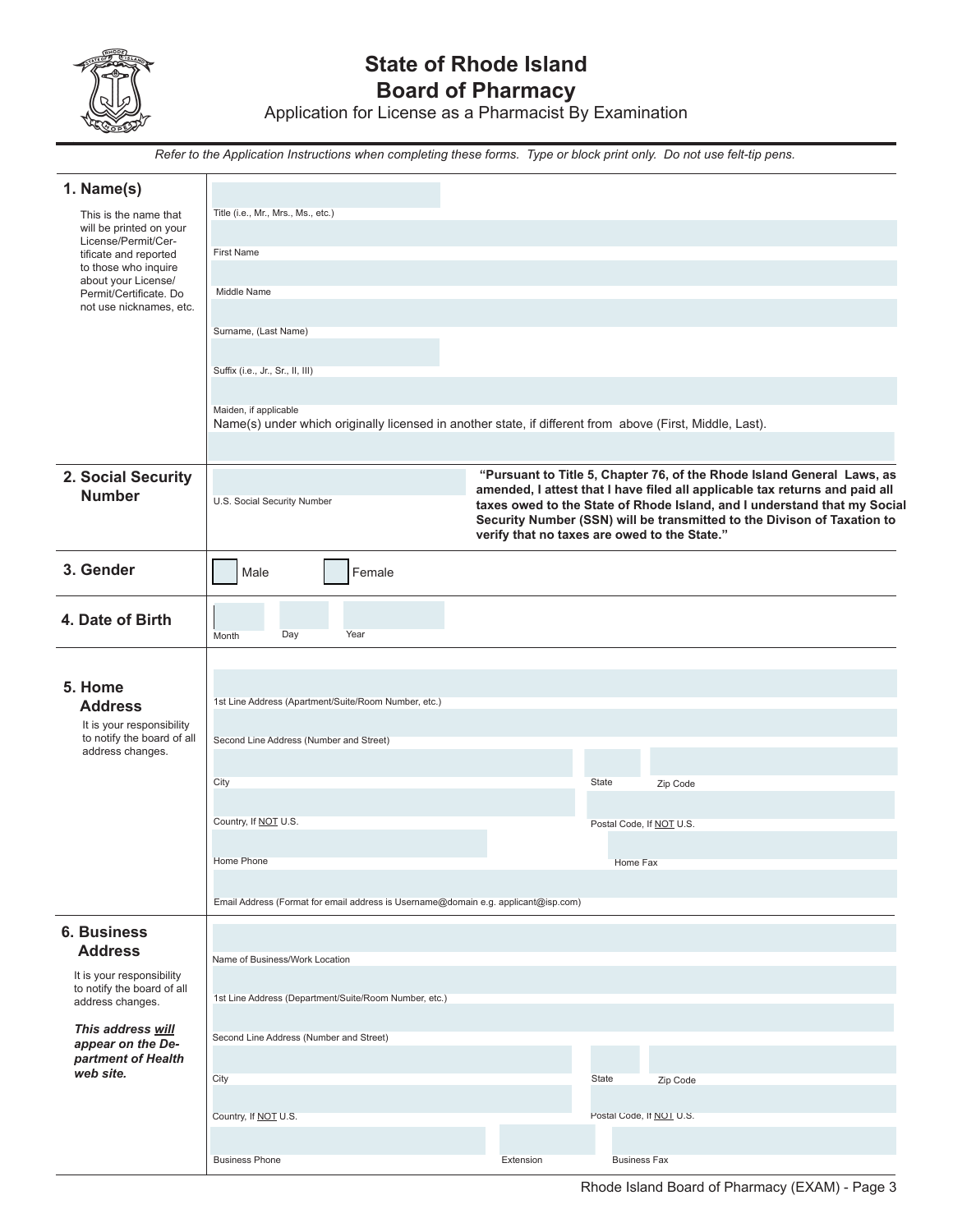| 7. Preferred<br><b>Mailing</b><br><b>Address</b><br>Please check ONE                                                                                                                                                                                   | Please use my Home Address as my preferred mailing address<br>Please use my Business Address as my preferred mailing address                                                                                                                                                                                                                                                                                                                                                                                      |  |  |  |
|--------------------------------------------------------------------------------------------------------------------------------------------------------------------------------------------------------------------------------------------------------|-------------------------------------------------------------------------------------------------------------------------------------------------------------------------------------------------------------------------------------------------------------------------------------------------------------------------------------------------------------------------------------------------------------------------------------------------------------------------------------------------------------------|--|--|--|
| 8. Qualifying<br><b>Education</b><br>Please list the name<br>and information about<br>the high school that<br>you last attended.                                                                                                                       | Type of School (High School, University, College, Trade/Technical School etc.)<br>Name of School<br>Date Graduated:<br>Date Enrolled:<br>Month<br>Day<br>Year<br>Month<br>Year<br>Day                                                                                                                                                                                                                                                                                                                             |  |  |  |
|                                                                                                                                                                                                                                                        | Degree Received (Bachelor of Arts, Doctor of Pharmacy, etc.)<br>Major<br><b>Credit Hours</b><br>Specialty/Type<br>DOCUMENTATION: Attach a letter from the dean of the college of pharmacy from which you graduated, which states<br>the date of the graduation, the degree conferred, an the number of hours accrued under the experiential learning phar-<br>macy practice course. This document must be the original (preferred), or a copy which has been notarized as being a<br>"true copy of the original". |  |  |  |
| 9. Pharmacist<br><b>Licensure</b><br>List all states our<br>country that you are<br>now licensed as a<br>pharmacist, or have<br>applied for a license.                                                                                                 | State/Country:<br>State/Country:<br>Active<br>$\bigcap$ Pending<br>Active<br>Pending<br>Inactive<br>Inactive<br>Active<br>Active<br>Pending<br>Pending<br>Inactive<br>Inactive<br>Active                                                                                                                                                                                                                                                                                                                          |  |  |  |
| Check here if not<br>applicable                                                                                                                                                                                                                        | Active<br>Inactive<br>Pending<br>Pending<br>Inactive<br><b>DOCUMENTATION:</b> You must send Interstate Verification Forms to each state listed above (page 9).                                                                                                                                                                                                                                                                                                                                                    |  |  |  |
| 10. Criminal<br><b>Convictions</b><br>Respond to the<br>question at the top<br>of the section, then<br>list any criminal<br>conviction(s) in the<br>space provided.<br>If necessary, you<br>may continue on a<br>separate 81/2 x 11<br>sheet of paper. | Have you ever been convicted of a violation, plead Nolo Contendere, or<br>Yes<br>No<br>entered a plea bargain to any federal, state or local statute, regulation, or<br>ordinance or are any formal charges pending?<br>Abbreviation of State and Conviction <sup>1</sup> (e.g. CA - Illegal Possession of a Controlled Substance):<br>Month<br>Year                                                                                                                                                              |  |  |  |
| 11. e-Profile ID<br>Please provide the<br>e-Profile ID that is pro-<br>vided by the NABP.                                                                                                                                                              | e-Profile ID<br>Please visit the NABP website at <b>https://nabp.pharmacy</b> in order to get information on how to obtain this ID.                                                                                                                                                                                                                                                                                                                                                                               |  |  |  |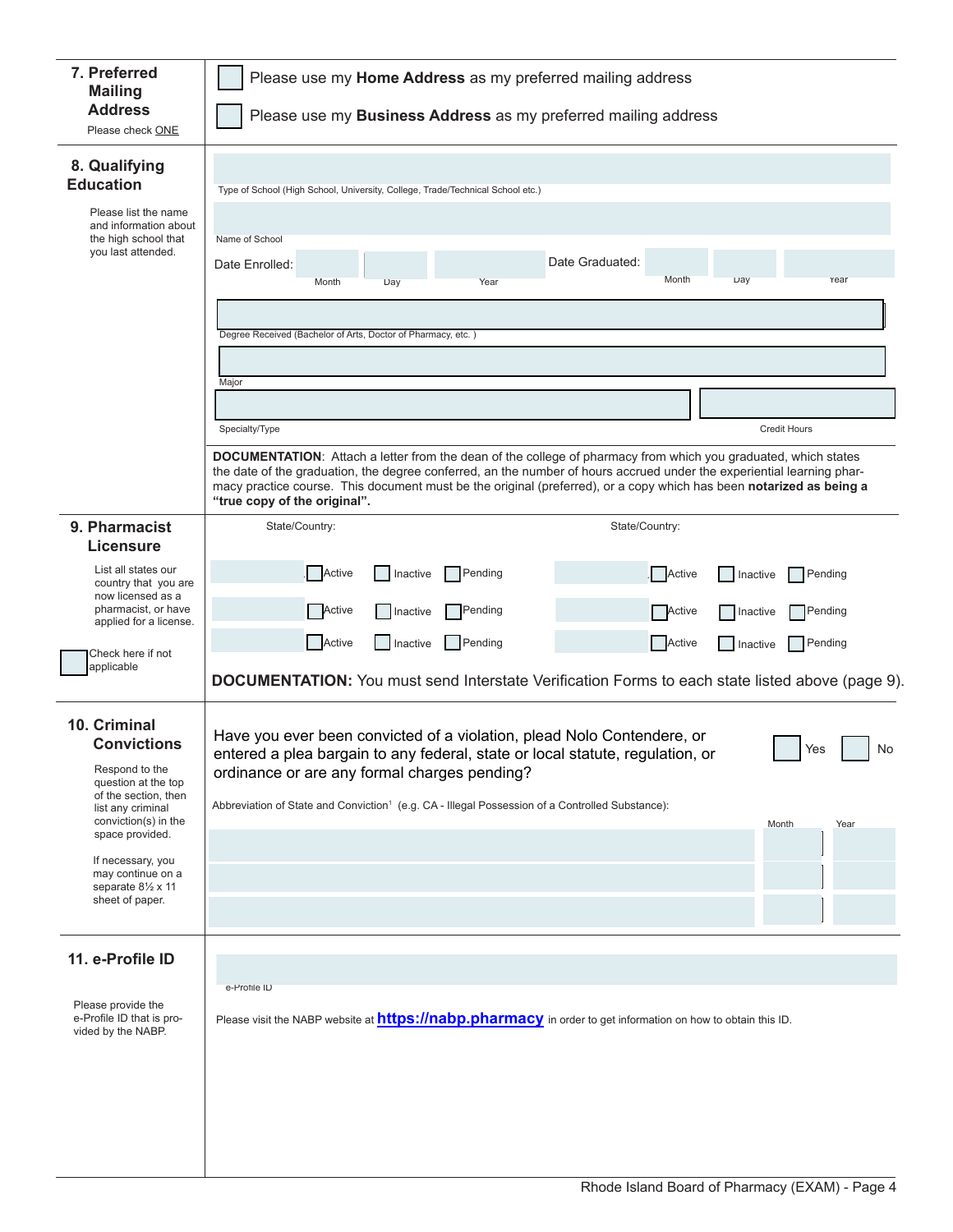| 12. Disciplinary<br><b>Questions</b>                                                                                                                                   | For purposes of this section, a person shall be deemed to be convicted of a crime if he/she plead guilty or if<br>he/she was found or adjudged guilty by a court of competent jurisdiction or has been convicted of a felony<br>by the entry of Nolo Contendere in any state.                                                                                                                                                                                                                                                                                                                                                                                                                                                                                                                                |  |  |  |
|------------------------------------------------------------------------------------------------------------------------------------------------------------------------|--------------------------------------------------------------------------------------------------------------------------------------------------------------------------------------------------------------------------------------------------------------------------------------------------------------------------------------------------------------------------------------------------------------------------------------------------------------------------------------------------------------------------------------------------------------------------------------------------------------------------------------------------------------------------------------------------------------------------------------------------------------------------------------------------------------|--|--|--|
| Check either Yes<br>or No for each<br>question.<br>NOTE: If you<br>answer "Yes" to any<br>question, you are                                                            | No<br>Have you ever had any disciplinary action(s) taken, or is any pending<br>Yes<br>1.<br>against your license to practice or are any complaints pending in the State<br>of Rhode Island or any other state?                                                                                                                                                                                                                                                                                                                                                                                                                                                                                                                                                                                               |  |  |  |
| required to furnish<br>complete details,<br>including date,<br>place, reason and<br>disposition of the<br>matter.                                                      | Have you ever had a membership in a professional society revoked, sus-<br>2.<br>No<br>Yes<br>pended, or limited in any manner, or have you voluntarily withdrawn while<br>under investigation?                                                                                                                                                                                                                                                                                                                                                                                                                                                                                                                                                                                                               |  |  |  |
|                                                                                                                                                                        | No<br>Yes<br>3. Are there any charges or investigations pending, in any state, against you?                                                                                                                                                                                                                                                                                                                                                                                                                                                                                                                                                                                                                                                                                                                  |  |  |  |
|                                                                                                                                                                        | No<br>Yes<br>4. Have you ever failed to pass an examination for licensure as a pharmacist?                                                                                                                                                                                                                                                                                                                                                                                                                                                                                                                                                                                                                                                                                                                   |  |  |  |
|                                                                                                                                                                        | Note: If you answered "yes" to any of these questions you must submit a written explaination on a separate sheet of paper.                                                                                                                                                                                                                                                                                                                                                                                                                                                                                                                                                                                                                                                                                   |  |  |  |
| 13. Affidavit of<br><b>Applicant</b><br>Complete this section<br>and sign.<br>Make sure that you<br>have completed all<br>components accu-<br>rately and completely.   | affirm that the information provided on my application form and<br>Ι,<br>documentation provided to support my application is true, accurate, complete and unaltered. I acknowledge<br>that pursuant to R.I.G.L. 11-18-1, knowingly making a false statement on my application form is punishable<br>as a misdemeanor, and that such an act shall constitute cause for denial, suspension, or revocation of my<br>license/permit to practice as a Pharmacist in the State of Rhode Island.<br>I understand that this is a continuing application and that I have an affirmative duty to inform the Rhode Island<br>Board of Pharmacy of any change in the answers to these questions after this application and this affidavit<br>is signed.<br><b>Signature of Applicant</b><br>Date of Signature (MM/DD/YY) |  |  |  |
|                                                                                                                                                                        |                                                                                                                                                                                                                                                                                                                                                                                                                                                                                                                                                                                                                                                                                                                                                                                                              |  |  |  |
| 14. Recent<br>Photograph                                                                                                                                               |                                                                                                                                                                                                                                                                                                                                                                                                                                                                                                                                                                                                                                                                                                                                                                                                              |  |  |  |
| Securely tape or<br>glue in this square a<br>current 2" x 2" pho-<br>tograph of yourself<br>(alone).<br>Photographs must be                                            | Affix Photo Here                                                                                                                                                                                                                                                                                                                                                                                                                                                                                                                                                                                                                                                                                                                                                                                             |  |  |  |
| recent, passport type<br>photo, clear, front<br>view, full face without<br>a hat or dark glasses.<br>Full length photos or<br>computer-generated<br>photos will not be |                                                                                                                                                                                                                                                                                                                                                                                                                                                                                                                                                                                                                                                                                                                                                                                                              |  |  |  |
| accepted.                                                                                                                                                              |                                                                                                                                                                                                                                                                                                                                                                                                                                                                                                                                                                                                                                                                                                                                                                                                              |  |  |  |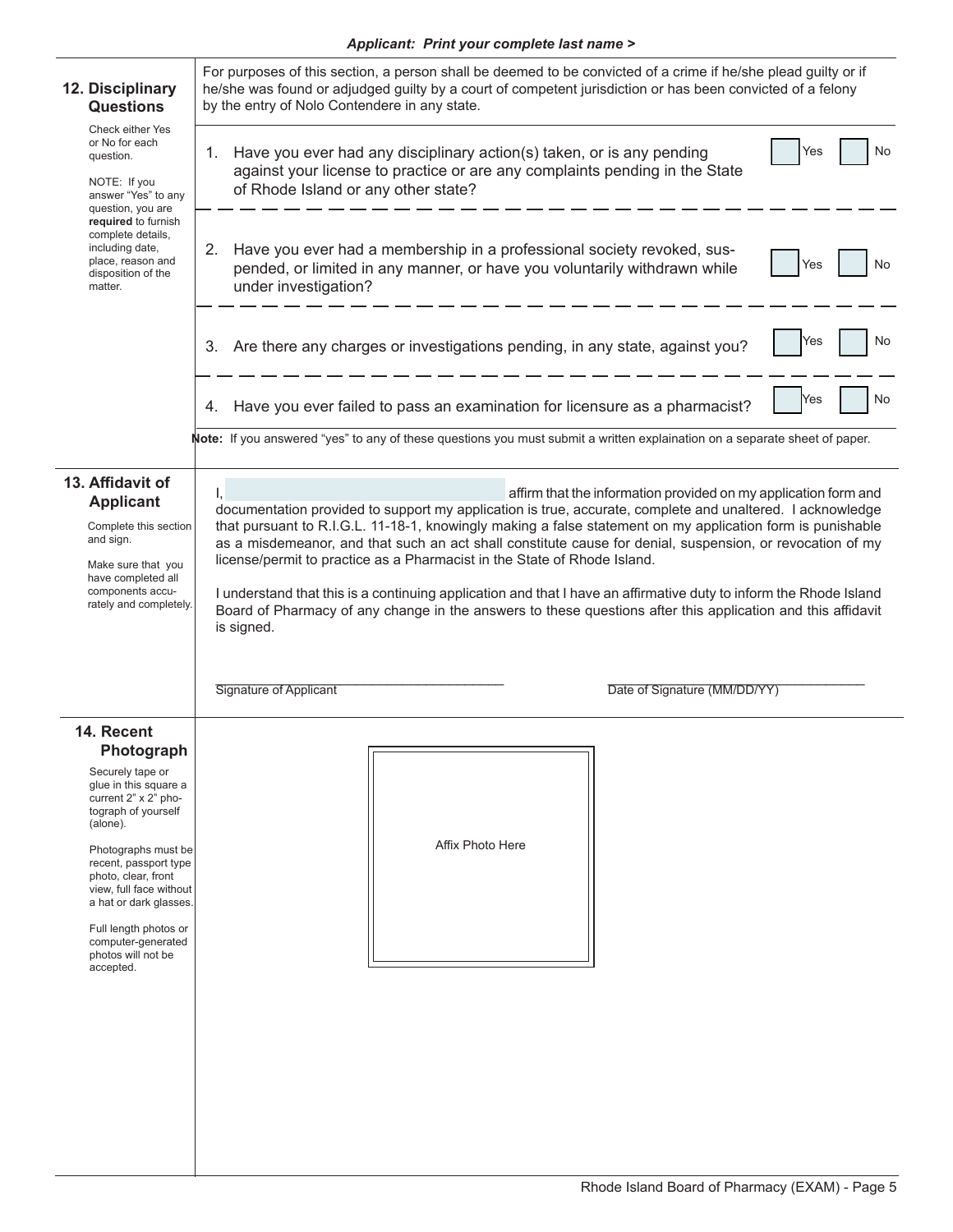| Η.,<br>$\widetilde{\mathcal{N}_{O}}$<br>m |
|-------------------------------------------|
|                                           |
|                                           |

#### **Rhode Island Board of Pharmacy** *Substitute forms are not acceptable - This form may be duplicated as needed .*

*Room 103, Three Capitol Hill Providence, RI 02908-5097 (401) 222-2837*

#### **PRECEPTOR AFFIDAVIT OF INTERNSHIP HOURS**

Applicant Should Complete this Section Only:

| I hold a valid Limited License as a pharmacy intern, and the Rhode Island Board of Pharmacy requires that this form be completed by each licensed |                       |  |
|---------------------------------------------------------------------------------------------------------------------------------------------------|-----------------------|--|
| pharmacist who served as my preeceptor.                                                                                                           | *** FOR OFFICE USE*** |  |

Limited License No. Date Issued: Training

Accepted:

Period Valid Hours **No. 1989** Yes No.

Print/Type Full Name

Previous Names Used

License Number Date Issued

# **THIS SECTION TO BE COMPLETED BY PRECEPTOR**

| who satisfactorily completed practical experience under my supervision. | I am a licensed pharmacist in the State of each of extending the preceptor, or authorized official of an accredited college of pharmacy, of the above-listed intern, a licensed business or educational institution. I was the |
|-------------------------------------------------------------------------|--------------------------------------------------------------------------------------------------------------------------------------------------------------------------------------------------------------------------------|
| Print/Type Full Name                                                    | License Number                                                                                                                                                                                                                 |
| Previous Names Used                                                     |                                                                                                                                                                                                                                |
| Pharmacy Name                                                           | License Number                                                                                                                                                                                                                 |
| <b>Pharmacy Address</b>                                                 | Intern's Training Period                                                                                                                                                                                                       |
| City, State, ZipCode                                                    | Month<br>Year<br>Day<br>Month<br>Day<br>Year                                                                                                                                                                                   |
| Signature of Preceptor<br>Date                                          | Hours Accrued by Intern                                                                                                                                                                                                        |